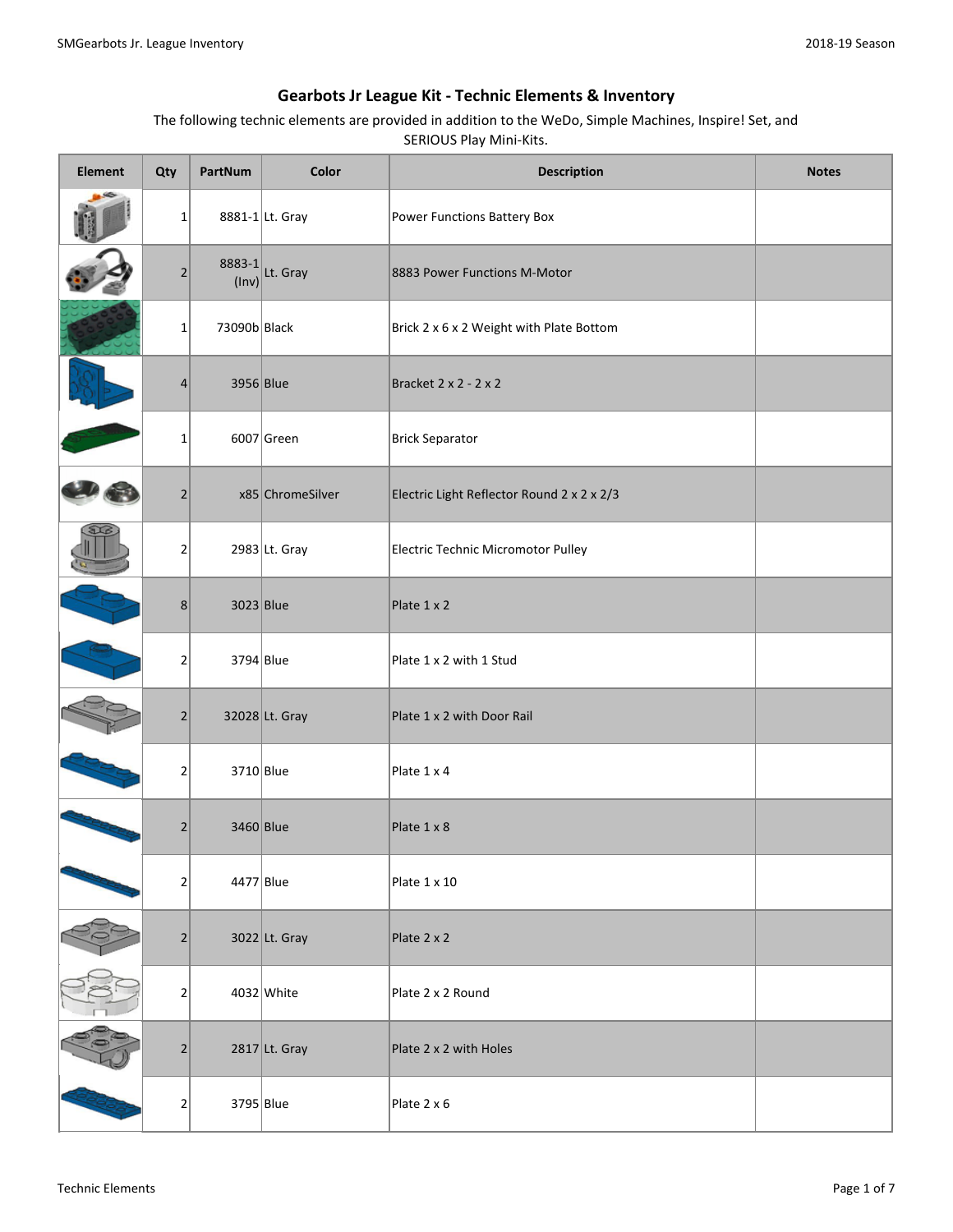| <b>Element</b> | Qty            | PartNum     | Color           | <b>Description</b>                | <b>Notes</b> |
|----------------|----------------|-------------|-----------------|-----------------------------------|--------------|
|                | $\mathbf{1}$   |             | $3176$ Black    | Plate 3 x 2 with Hole             |              |
|                | $\overline{2}$ | 3036 Blue   |                 | Plate 6 x 8                       |              |
|                | $\overline{2}$ |             | 3456 Dk. Grey   | Plate 6 x 14                      |              |
|                | $\mathbf{1}$   |             | $4204$ Dk. Gray | Brick 8 x 16                      |              |
|                | 2              |             | $2654$ Black    | Round Dish 2 x 2                  |              |
|                | $\overline{2}$ |             | $3960$ White    | Round Dish 4 x 4 Inverted         |              |
|                | $\overline{2}$ |             | $x90$ Yellow    | Rubber Belt Extra Large 5x5       |              |
|                | $\overline{2}$ |             | $x89$ Blue      | Rubber Belt Large 4x4             |              |
|                | $\overline{2}$ |             | $x37$ Blue      | Rubber Belt Medium 3x3            |              |
|                | $\overline{2}$ | 32013 Blue  |                 | Technic Axle and Pin Connector #1 |              |
|                | $\overline{2}$ |             | 32034 Lt. Gray  | Technic Axle and Pin Connector #2 |              |
|                | 2              | 32016 Blue  |                 | Technic Axle and Pin Connector #3 |              |
|                | $\overline{2}$ |             | 32015 Lt. Gray  | Technic Axle and Pin Connector #5 |              |
|                | $\overline{2}$ | 32014 Blue  |                 | Technic Axle and Pin Connector #6 |              |
|                | 4              | 32062 Black |                 | <b>Technic Axle 2 Notched</b>     |              |
|                | 2              |             | 4519 Lt. Gray   | Technic Axle 3                    |              |
|                | $\overline{2}$ |             | 6587 Dk. Gray   | Technic Axle 3 with Stud          |              |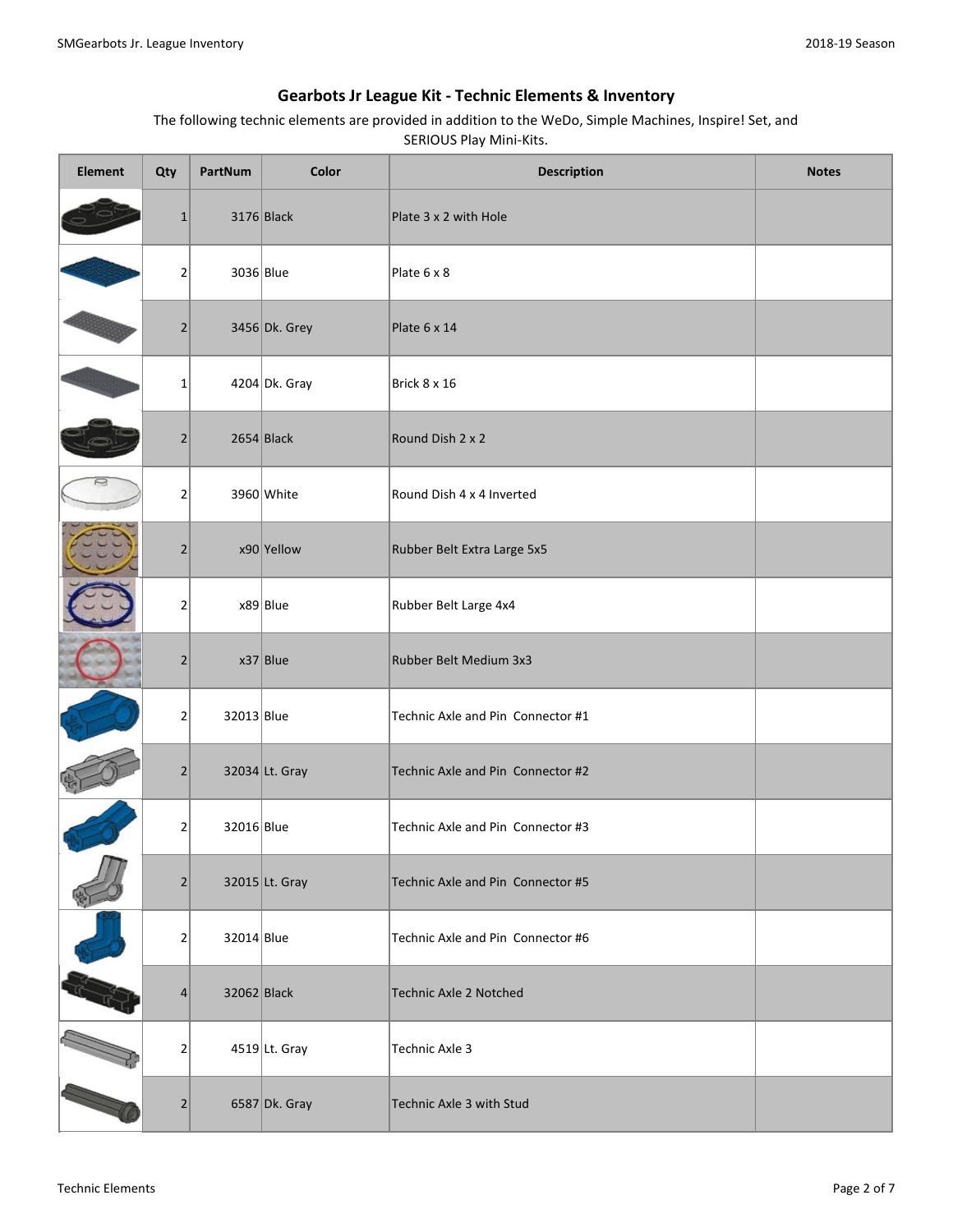| <b>Element</b> | Qty            | PartNum     | Color           | <b>Description</b>                                       | <b>Notes</b> |
|----------------|----------------|-------------|-----------------|----------------------------------------------------------|--------------|
|                | 2              |             | $3705$ Black    | <b>Technic Axle 4</b>                                    |              |
|                | $\overline{2}$ |             | 32073 Lt. Gray  | <b>Technic Axle 5</b>                                    |              |
|                | 2              |             | $3706$ Black    | Technic Axle 6                                           |              |
|                | $\overline{2}$ |             | $3707$ Black    | <b>Technic Axle 8</b>                                    |              |
|                | 2              |             | $3737$ Black    | Technic Axle 10                                          |              |
|                | $\overline{2}$ |             | $3708$ Black    | <b>Technic Axle 12</b>                                   |              |
|                | 2              | 32201 Lime  |                 | Technic Axle Flexible 14                                 |              |
|                | $\overline{2}$ |             | 6538b Lt. Gray  | Technic Axle Joiner Offset                               |              |
|                | 2              |             | $6536$ Lt. Gray | Axle & Pin Connector Perpendicular                       |              |
|                | $\overline{2}$ | 32068 Black |                 | Axle & Pin Connector Perpendicular 3L with Pin Hole      |              |
|                | 10             | $3749$ Tan  |                 | Axle Pin without Friction Ridges                         |              |
|                | $\overline{2}$ |             | 6632 Lt. Gray   | Technic Beam 3 x 0.5 Liftarm                             |              |
|                | 2              |             | 32009 Yellow    | Technic Beam 3 x 3.8 x 7 Liftarm Bent 45 Double          |              |
|                | $\overline{2}$ | 32250 Blue  |                 | Technic Beam 3 x 5 x 0.5 Liftarm Bent 90 Quarter Ellipse |              |
|                | 2              |             | 2825 Lt. Gray   | Technic Beam 4 x 0.5 Liftarm with Boss                   |              |
|                | $\overline{2}$ |             | $6629$ Black    | Technic Beam 4 x 6 Liftarm Bent 53.5                     |              |
|                | 2              |             | 32017 Lt. Gray  | Technic Beam 5 x 0.5                                     |              |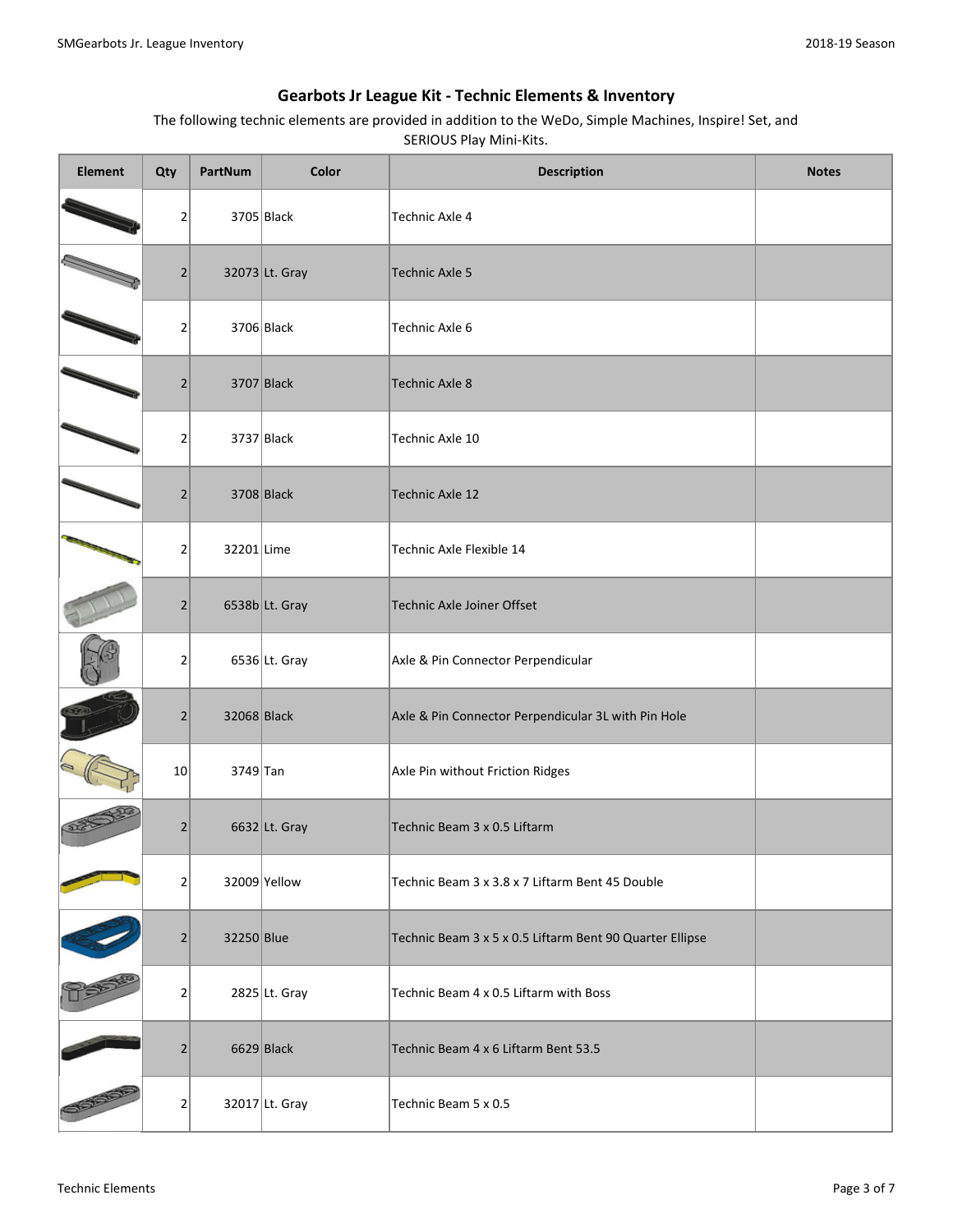| <b>Element</b> | Qty             | PartNum       | Color           | <b>Description</b>                                  | <b>Notes</b> |
|----------------|-----------------|---------------|-----------------|-----------------------------------------------------|--------------|
|                | 4               | 3005pe1 White |                 | Brick 1 x 1 with Eye Simple Black and White Pattern |              |
|                | 4               |               | 32064 Dk. Gray  | Technic Brick 1 x 2 with Axlehole                   |              |
|                | 4               |               | $2458$ Dk. Gray | Technic Brick 1 x 2 with Pin                        |              |
|                | 4               |               | 32064 Green     | Technic Brick 1 x 2 with Axlehole                   |              |
|                | $6 \mid$        | 3700 Red      |                 | Technic Brick 1 x 2 with Hole                       |              |
| <b>DIDEK</b>   | 4               | 3701 Red      |                 | Technic Brick 1 x 4 with Holes                      |              |
|                | 4               | $3894$ Red    |                 | Technic Brick 1 x 6 with Holes                      |              |
|                | 4               | 3702 Red      |                 | Technic Brick 1 x 8 with Holes                      |              |
|                | 2               | 3895 Red      |                 | Technic Brick 1 x 12 with Holes                     |              |
|                | 4               | 3703 Red      |                 | Technic Brick 1 x 16 with Holes                     |              |
|                | $\overline{2}$  |               | 42022 Yellow    | Slope, Curved 6 x 1                                 |              |
|                | 4               |               | 3941 Lime       | Brick, Round 2 x 2                                  |              |
|                | 10              |               | 3713 Lt. Gray   | Technic Bush                                        |              |
|                | 10 <sup>1</sup> |               | 4265c Lt. Gray  | Technic Bush 1/2 Smooth                             |              |
|                | 4               |               | 6575 Dk. Gray   | <b>Technic Cam</b>                                  |              |
|                | 40              |               | $3711$ Black    | Technic Chain Link                                  |              |
|                | $\overline{2}$  |               | 32039 Lt. Gray  | Technic Connector with Axlehole                     |              |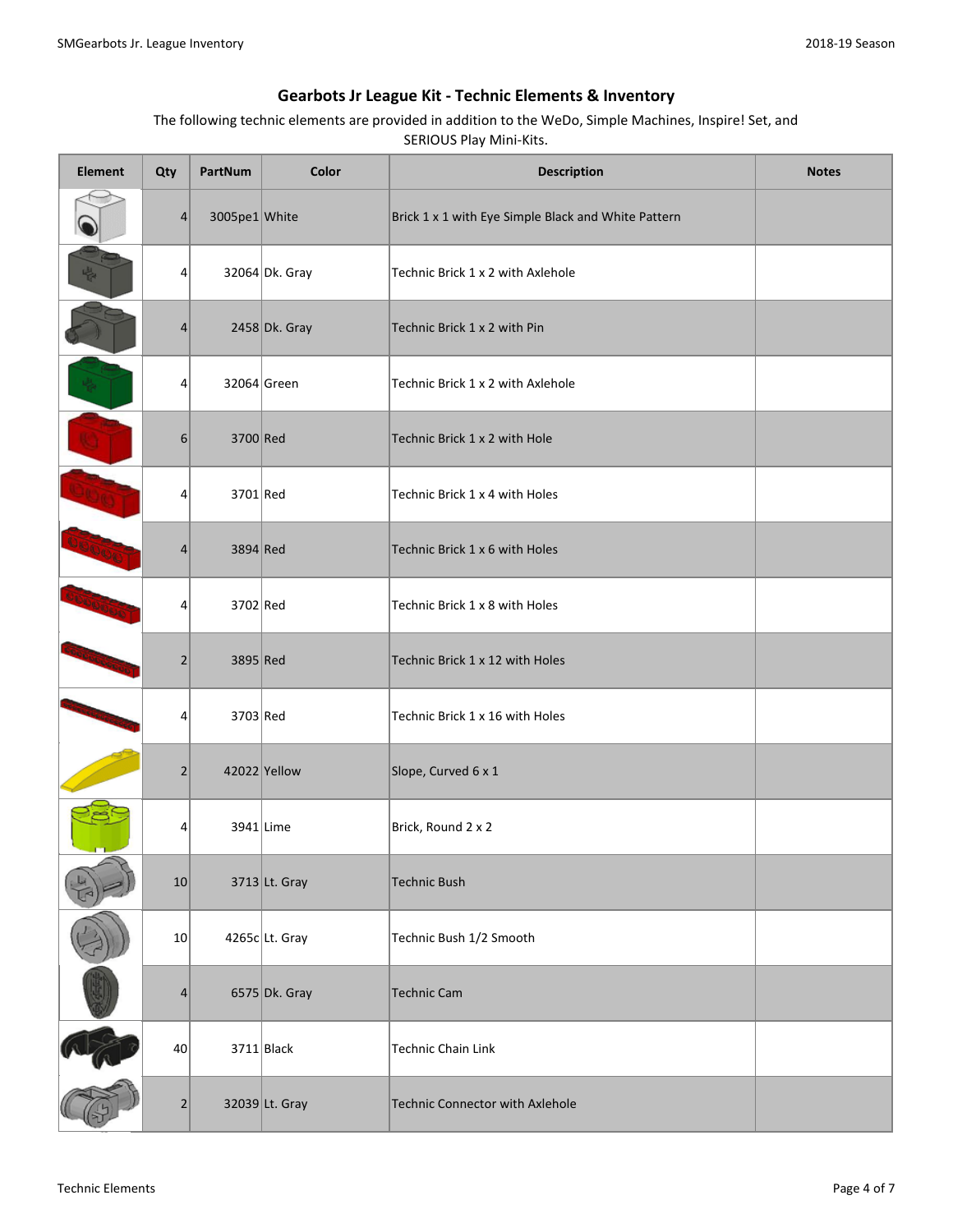| <b>Element</b> | Qty             | PartNum    | Color           | <b>Description</b>                               | <b>Notes</b> |
|----------------|-----------------|------------|-----------------|--------------------------------------------------|--------------|
|                | $1\vert$        |            | $6573$ Dk. Gray | Technic Differential New                         |              |
|                | $\overline{2}$  |            | $2854 Dk.$ Gray | Technic Engine Crankshaft Centre                 |              |
|                | 4               |            | 3647 Lt. Gray   | Technic Gear 8 Tooth                             |              |
|                | 4               |            | 6589 Lt. Gray   | Technic Gear 12 Tooth Bevel                      |              |
|                | 4               |            | $4019$ Lt. Gray | Technic Gear 16 Tooth                            |              |
|                | 4               |            | 3648 Lt. Gray   | Gear 24                                          |              |
|                | $1\vert$        |            | 60c01 White     | Technic Gear 24 Tooth Clutch                     |              |
|                | $\overline{2}$  |            | 3650 Lt. Gray   | Technic Gear 24 Tooth Crown Type III (x pattern) |              |
|                | 4               |            | $3649$ Grey     | Technic Gear 40 Tooth                            |              |
|                | $\overline{2}$  |            | 3743 Lt. Gray   | Technic Gear Rack 1 x 4                          |              |
|                | $\mathbf{1}$    |            | $6588$ Clear    | Technic Gearbox 2 x 4 x 3 & 1/3                  |              |
|                | $\mathbf{1}$    |            | $30$ Black      | Technic Hook Large Metallic                      |              |
|                | 10              |            | 3673 Lt. Gray   | <b>Technic Pin</b>                               |              |
|                | $\vert 4 \vert$ |            | 4274 Lt. Gray   | Technic Pin 1/2                                  |              |
|                | 8               |            | 32002 Dk. Gray  | Technic Pin 3/4                                  |              |
|                | 10              |            | $2780$ Black    | Technic Pin with Friction and Slots              |              |
|                | 2               | 3709b Blue |                 | Technic Plate 2 x 4 with Holes                   |              |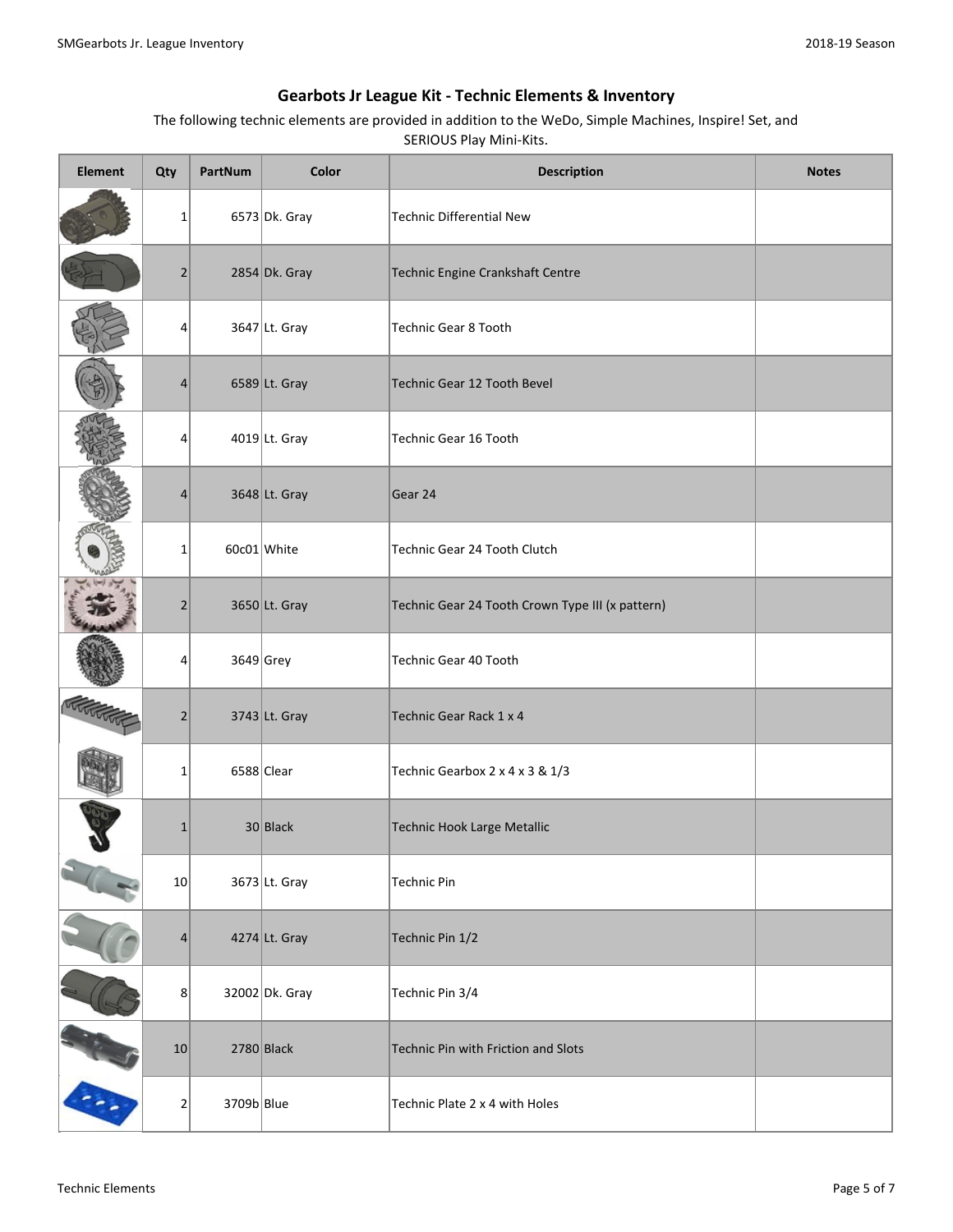| <b>Element</b> | Qty                          | PartNum       | Color            | <b>Description</b>                                 | <b>Notes</b> |
|----------------|------------------------------|---------------|------------------|----------------------------------------------------|--------------|
|                | $\left  \frac{2}{2} \right $ | 3738 Blue     |                  | Technic Plate 2 x 8 with Holes                     |              |
|                | 4                            |               | $6553$ Lt. Gray  | Technic Pole Reverser Handle                       |              |
|                | $\overline{2}$               |               | 3736 Lt. Gray    | Technic Pulley Large                               |              |
|                | $\mathbf 1$                  |               | $32012 Dk.$ Gray | Technic Reel 2.5 x 2                               |              |
|                | $\overline{2}$               | 32124 Blue    |                  | Technic Rotor 2 Blade with 4 Studs                 |              |
|                | $\mathbf 2$                  |               | $4185$ Lt. Gray  | Technic Wedge Belt Wheel                           |              |
|                | $\overline{2}$               | $70162$ Black |                  | Technic Wedge Belt Wheel Tyre                      |              |
|                | $\mathbf 2$                  |               | $4716$ Black     | Technic Worm Screw                                 |              |
|                | $\overline{2}$               |               | 3069b Yellow     | Tile 1 x 2 with Groove                             |              |
|                | $\mathbf 2$                  | $2431$ Blue   |                  | Tile 1 x 4                                         |              |
|                | $\overline{2}$               | $3068b$ Black |                  | Tile 2 x 2 with Groove                             |              |
|                | 2                            | 3068b White   |                  | Tile 2 x 2 with Groove                             |              |
| $\sim$         | 1                            | 3680c01 Black |                  | Turntable 2 x 2 Plate with Lt. Gray Top (Complete) |              |
| <b>SEE</b>     | $\mathbf 2$                  |               | $3634$ Black     | Tyre 17 x 43                                       |              |
|                | $\overline{2}$               |               | $6581$ Black     | Tyre 20 x 30 Balloon Medium                        |              |
| O              | $\overline{2}$               |               | $2346$ Black     | Tyre Medium                                        |              |
|                | $\left  \frac{2}{2} \right $ |               | $3483$ Black     | <b>Tyre Small</b>                                  |              |